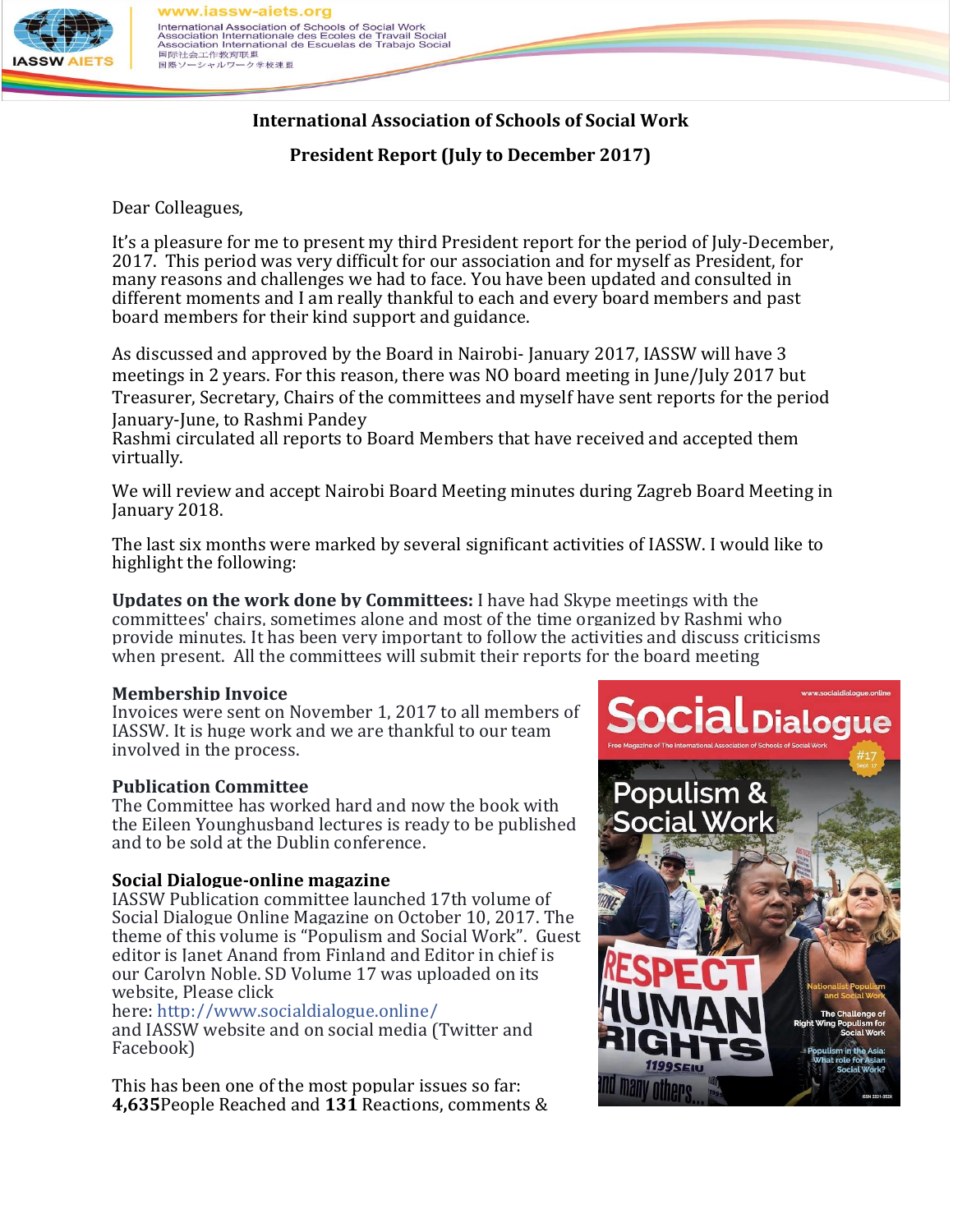

shares

#### **Capacity Building**

The committee was busy in planning and develop the capacity building programme in Vietnam which was held in November 2017. It was the third workshop of the project supported by the United Board for Christian Higher Education in Asia and it was very successful.

#### **Task Force on Governance of IASSW**

The task force had Skype meetings and discussion on RFP/EOI which will be presented at January 2018 Board Meeting.

#### **Language Committee**

The committee is in process of translation of second sets of documents for the website. We need to understand that this is a slow process as it involves various people.

#### **International projects**

Call for the nomination was sent and the last date was November 30, 2017. The committee will present the report with proposals received. Every year members approach Rashmi for their membership number once call for proposal goes out.

#### **Nominating Committee**

2018 is an election year for IASSW. IASSW will be having elections for Treasurer and two posts of member-at-large positions. The first call was sent with August 30 as the deadline and the later date was extended until September 15, 2017.

#### **Tripartite Committee Meeting**

The meeting was held in Paris in September 2017 and attended by me and Barbara. Discussion on some important topics related to the cooperation with IFSW will be organized during the Board Meeting in January 2018.

#### **Honors and Award (KK Award+EYHL)**

Gidraph with the help of Rashmi and committee members was able to send call for nominations and prepare the results for the Board meeting

## **Task force on review of ethical principles**

Vishanthie has done excellent work for moving forward the process within IASSW Board and colleagues from IFSW. Although it was difficult to reach an agreement now the first draft, after several revisions, has been circulated among our members. Vishanthie will update about the process through her report.

#### **Task Force on Global Standard**

Dixon and colleagues are working on this and IFSW in October gave finally the name of their representatives. Dixon will update about the initiatives and the process in his report.

## **IASSW Website**

As there is NO website committee at present, I worked closely with Rashmi to improve it. We have done several changes, updated with new information that can be observed by regular visitors. In brief :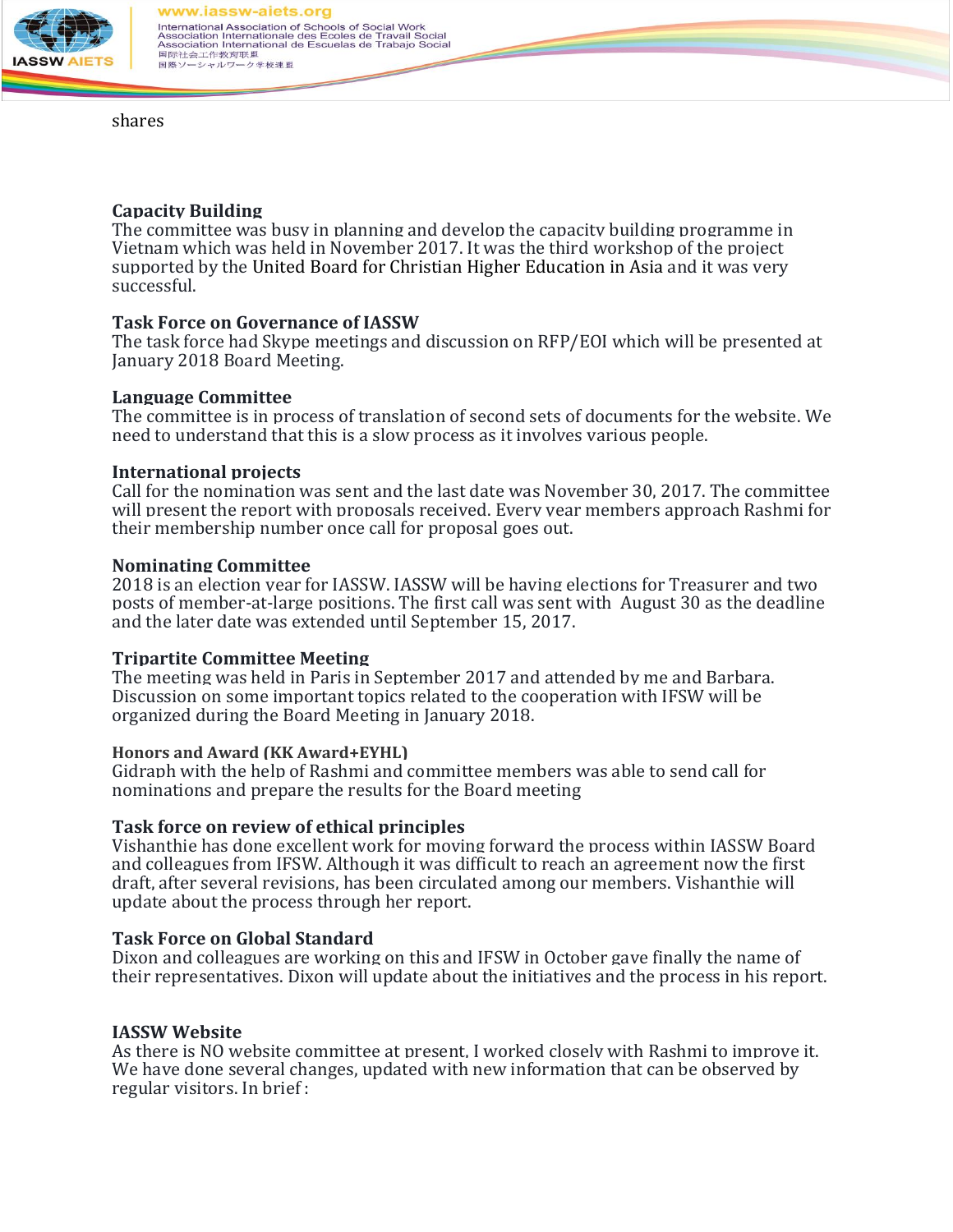

www.iassw-aiets.org International Association of Schools of Social Work International Association Internationale des Ecoles de Travail Social<br>Association Internationale des Ecoles de Travail Social<br>Association International de Escuelas de Trabajo Social<br>国际社会工作教育联盟 国際ソーシャルワーク学校連盟

- 1. Language committee identified few key documents to be translated into the official languages of IASSW. Those documents have been translated and proofreading has been done by our colleagues before uploading them to the website.
- 2. Profile of new Board members (who have provided it) has been uploaded to the website but we still waiting for few profiles, reminders have been sent.
- 3. Rashmi regularly changes homepage by removing old news, videos, and pictures and replaces it with NEW one.
- 4. Regular updates provided by various committees have been posted on IASSW website, Facebook, and Twitter.
- 5. There is much more to be done on the website, that is as our presentation card. We need contributions from each and every board member for that.

IASSW Membership number is issued to verify the membership status of members. These numbers are required by members for the election process, voting, International projects and also for ISWJ access list.

We would like to take permission from the Board to publish membership numbers of all IASSW members on the IASSW website.

## **Skype Meetings**

#### **A. Office bearer's Skype**

We had Office bearer Skype meeting regularly. We had a discussion about activities, progress, and difficulties etc.

## **B. Skype with Chair of Committees**

With the support of Rashmi Pandey, we organised Skype meetings with Chairs of the different committees and we were able to manage with most of the Chairs. During these meetings progress & development, difficulties & crisis etc. were discussed. Minutes of most of the Skype meetings has been prepared by Rashmi and shared with the Chair and President.

## **Social Media**

#### *Facebook*

By November 13, 2017, IASSW had 2252 followers on IASSW Facebook page. *Twitter*

By November 13, 2017, IASSW had 1497 followers on Twitter.

Rashmi posts on both social media sites. We need more volunteers for this activity. Interested please contact Rashmi at [rashmi@iassw-aiets.org](mailto:rashmi@iassw-aiets.org)

#### **My participation in Conferences/ Workshops**

## **September 2017**

During the 32 international Conference of CIF (The Council of International Fellowship[http://synthesispco.com/cif2017/ScientificP](http://synthesispco.com/cif2017/ScientificProgram) [rogram](http://synthesispco.com/cif2017/ScientificProgram) at Kalamata Greece) I gave a



presentation about International Association of Schools of Social Work (IASSW), its activities and international cooperation. We discussed possible synergies between our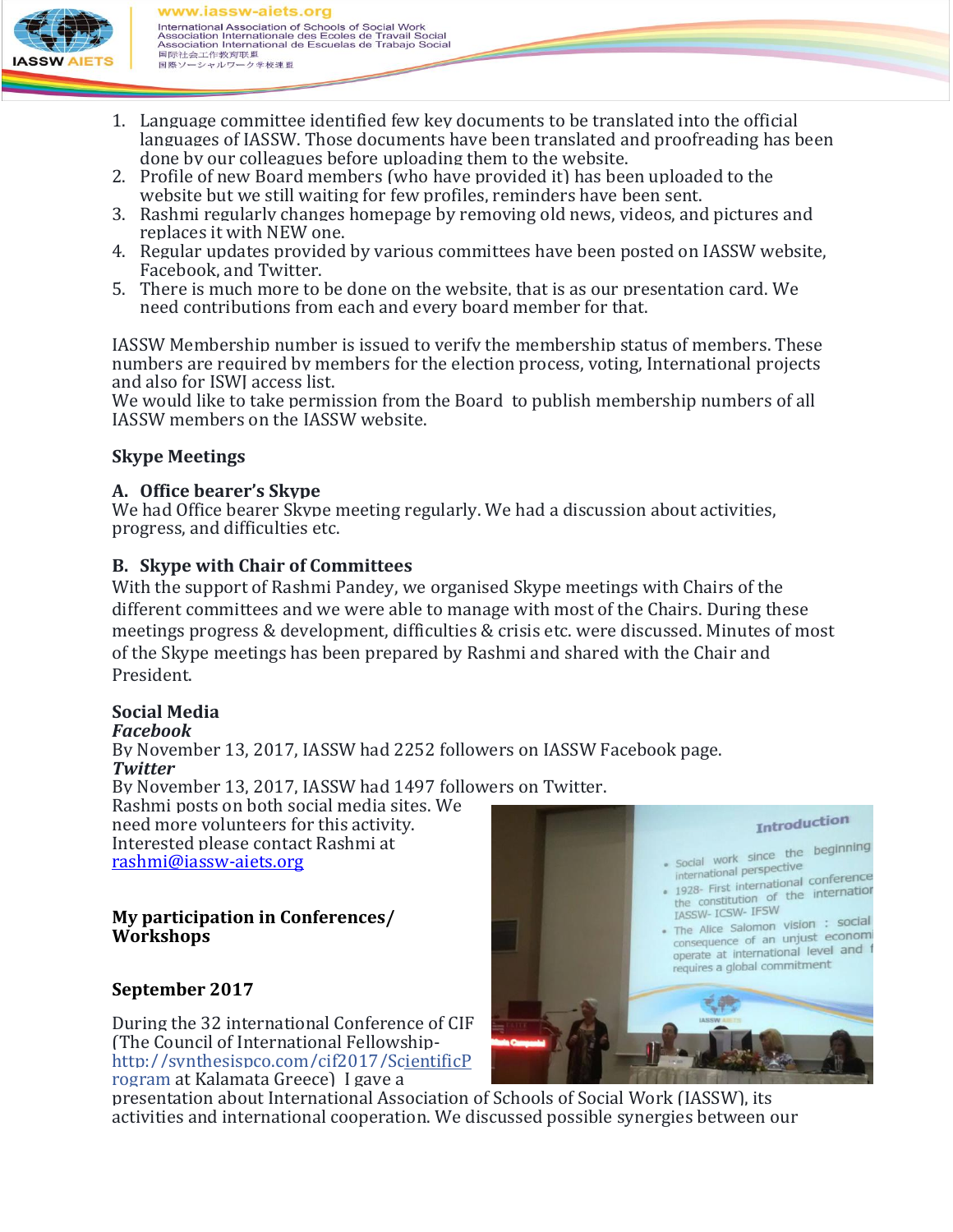

v.iassw-aiets.org International Association of Schools of Social Work<br>Association Internationale des Ecoles de Travail Social<br>Association International de Escuelas de Trabajo Social<br>国际社会工作教育联盟 国際ソ ーシャルワーク学校連盟

association, and CIF and CIPUSA (Council of International Programs USA https://www.cipusa.org/)

During the Asia-Pacific Joint Regional Social Work Conference held from 26 to 29 September 2017 at Shenzhen (China) , I chaired the panel on Social Work Education:



Exploring a Better Way of Collaboration and Integration of Education, Research and Practice

In the role of IASSW President I also participated to the meeting with the Chinese Minister of Civil Affairs, discussing the opportunities to improve social work education and



**October, 2018**

I participated to the 13 Congreso Estatal y Primero Latin Americano in Merida 19/11 October Costruyendo sociedades sostenibles: <https://www.cgtrabajosocial.es/congreso2017>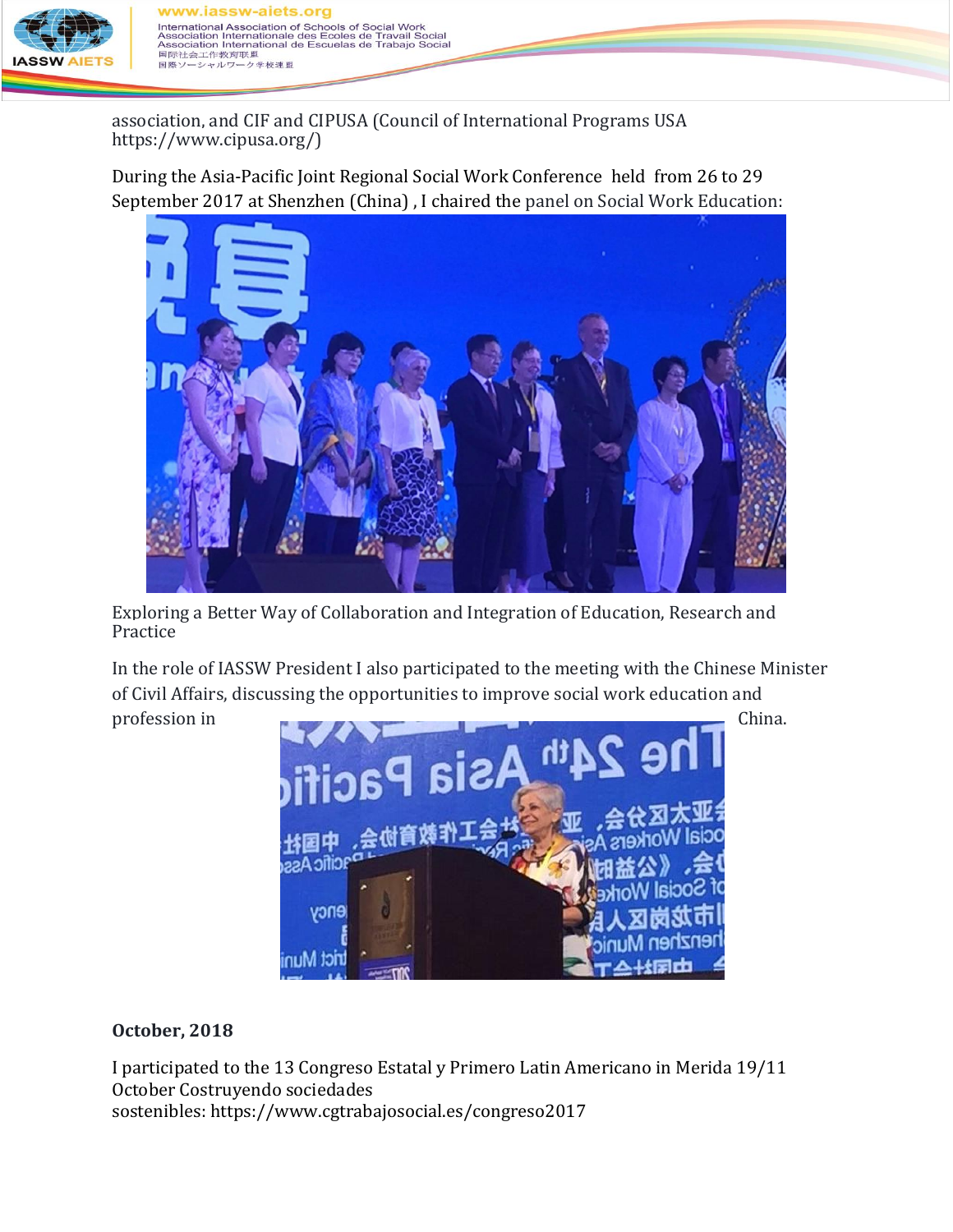

www.iassw-aiets.org **International Association of Schools of Social Work**<br>Association Internationale des Ecoles de Travail Social<br>Association International de Escuelas de Trabajo Social<br>国际社会工作教育联盟 国際ソーシャルワーク学校連盟

My interevention was in the panel on "Situacion Actual y tendencias en los estudios de Trabajo Social en el ambito internacional". It has been also an important occasion to meet the President of the Association of the Spanish Social Work Schools and invited them to become members.

|                                                                                                                  | " Consejo General<br>Dodel Trabajo Social<br>DE<br>59 ST. Throw                                                                                                                                                                                                                                                                                                                                                                                  |  |
|------------------------------------------------------------------------------------------------------------------|--------------------------------------------------------------------------------------------------------------------------------------------------------------------------------------------------------------------------------------------------------------------------------------------------------------------------------------------------------------------------------------------------------------------------------------------------|--|
|                                                                                                                  | <b>COLOMBIA</b><br>URUGUAY <sub>F</sub><br><b>ARGENTINA</b><br>CCHI<br>BRAS<br>IRANE EMEXICO AFGANISTAN<br><b>LIPERU</b><br><b>OPORTUGAL</b><br><b>ITALIA<sup>S</sup> COSTA RICKETSR. DOMINICANA</b><br>3440<br><b>ECOVIA</b>                                                                                                                                                                                                                    |  |
| 7 2<br><b>XIII</b> Congreso Estataly<br>I Congreso Iberoamericano de Trabajo Social<br>XIII Congresso Estadual e | <b>DAJOZ</b><br><b>CLM</b><br><b>TENERIFE</b><br><b>GALICIA</b><br><b>CACERES</b><br><b>VALLADOLID</b><br><b>CATALUNYA</b><br><b>TIV ALA.</b><br>13<br>Patrocinio Institucional laureade<br>Conventitio<br>Organiza<br>Collegio de Tobialo Social de Bodosor<br><b>JUNTA DE EXTREMADURA</b><br>Consejo General<br>Cole Trabajo Social<br>Cotabora -<br>Commerce de Sanitad e Politicae Sociales<br>Compo me foliolo docci de Cibowne             |  |
| Construyendo<br><b>Patrolic Commission</b><br>当<br>10030200<br><b>Extremators</b>                                | I Congresso Ibero-Americano de Serviço Social<br>dilemas y relos<br><b>O</b> stenibles<br>Comunidades<br>Media Colaborador<br>Petrócisis Medallón<br>Colaborachum<br>Patricinis Armilla<br>$\theta$<br>$(2)$ $(1)$ $(2)$<br>$\mathbf{r}$<br><b>ATOMORY REDGE ATTACK</b><br>mplifon calling 5 detailers<br>二九<br>serviments'<br><b>Bla bla Car</b><br>$-100$<br>Lives Showard HA<br>$\Theta$ means $B$<br>$\frac{1}{1-\alpha}$<br>- 0.0<br>avante |  |

I was invited to the International Social Work Conference on Human Security and Sustainable Development, organized by the University of Botswana in Gaborone, 25th -27th October 2017

As a President of IASSW, I was guest of honor of the conference and also participated in the preparation for conference resolution.



**November 2017**